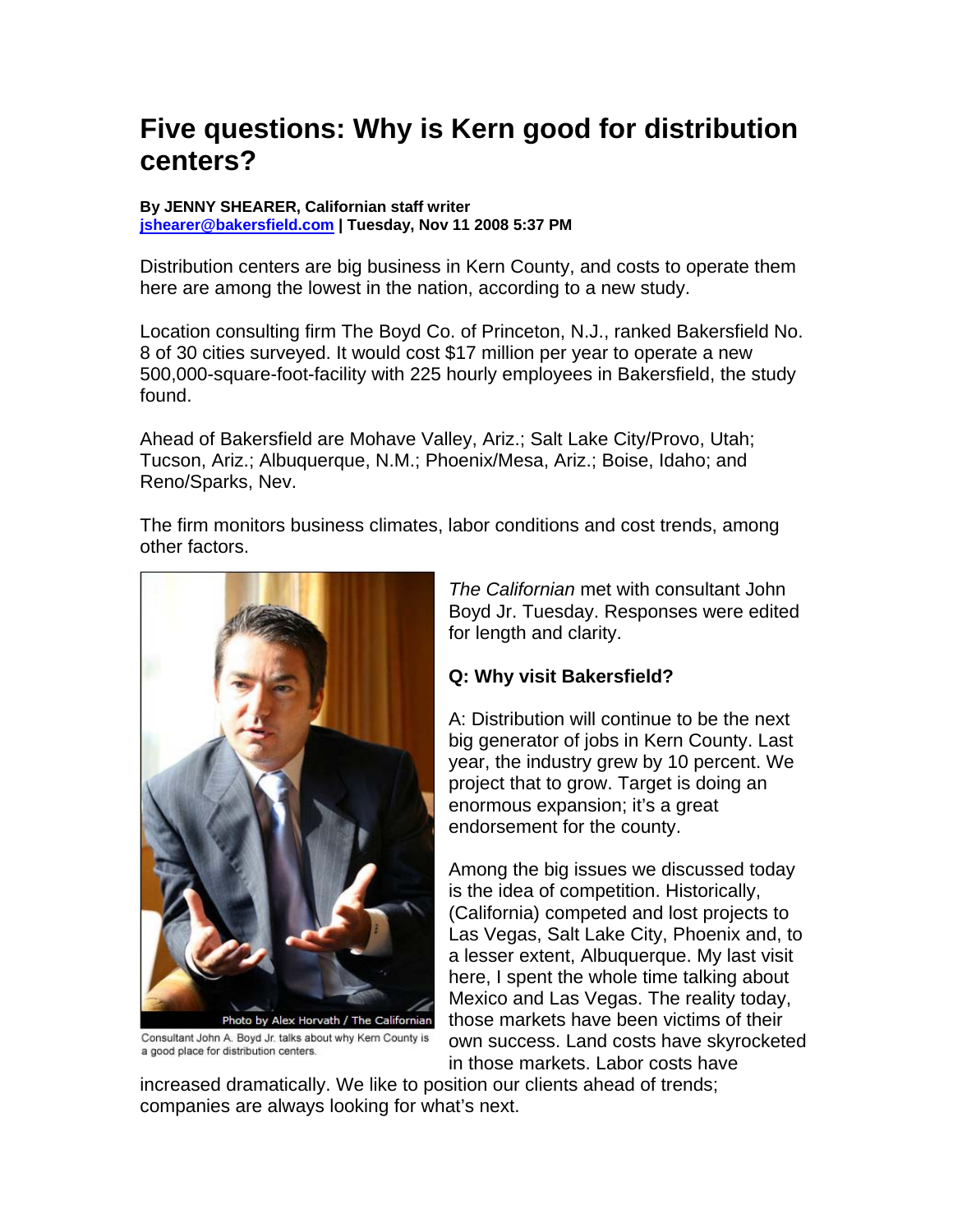## **Q: Can you say more about that?**

A: Indian reservations are where smart companies are beginning to contemplate putting distribution center facilities. And this is true for a few reasons. No. 1, one of the big issues not talked about or written about is the cost of water.

Reservations have priority when it comes to water rights. Water's cheaper. And the other, this is interesting, too, there's tax credits that make investing on reservations very pro-business. It's a logical extension of what's happened with the gaming industry. Google is regarded as a pioneer with their site-selection decisions — their newest information warehouse is in Pryor, Okla., on land that has an Indian designation.

#### Cost comparison to operate a distribution center

| Metro areas                                                                                                                                                    | Chicago      | Bakersfield  | Mohave Valley,<br>Ariz. |
|----------------------------------------------------------------------------------------------------------------------------------------------------------------|--------------|--------------|-------------------------|
| Nonexempt Labor<br>Weighted average<br>hourly earnings                                                                                                         | \$16.09      | \$14.67      | \$12.23                 |
| Annual base<br>payroll costs                                                                                                                                   | \$6,892,956  | \$6,284,628  | \$5,239,332             |
| Fringe benefits                                                                                                                                                | \$2,619,323  | \$2,388,159  | \$1,990,946             |
| <b>Total annual</b><br>labor costs                                                                                                                             | \$9,512,279  | \$8,672,787  | \$7,230,278             |
| Electric power costs.                                                                                                                                          | \$552,924    | \$568,380    | \$369,600               |
| Natural gas power<br>costs                                                                                                                                     | \$432,600    | \$427,700    | \$444,780               |
| Amortization costs                                                                                                                                             | \$4,091,370  | \$3,842,613  | \$2,807,492             |
| Property and sales<br>tax costs                                                                                                                                | \$1716,008   | \$980,589    | \$473,742               |
| Shipping costs                                                                                                                                                 | \$7,157,614  | \$1,845,310  | \$1,834,344             |
| Heating and air<br>conditioning costs                                                                                                                          | \$1,094,000  | \$631,179    | \$569,724               |
| <b>Total annual</b><br>geographically variable<br>operating costs<br>NOTES:<br>(1) Totals reflect a 500,000 sq. ft. distribution center employing 225 workers. | \$24,556,795 | \$16,968,558 | \$13,729,960            |
| Source: The Boyd Co. Inc.                                                                                                                                      |              |              | THE CALIFORNIA!         |

## **Q: Bakersfield doesn't have reservations. Why is it a good place for a distribution center?**

A: For a company that wants to be in California, Bakersfield is a premier choice. You're within four hours of (the majority) of the population. California's the eighth largest market in the world. Industrial vacancy rates here are very low. For the past decade, everyone's been talking about outsourcing of manufacturing to China. There's good news here.

Good jobs are washing back ashore, distribution jobs. Each year, the U.S. imports \$44 trillion of goods from China, much of that

from the port of LA ... The reality of 21st century warehouses are different than how warehouses used to be ....

The overall industry trends are for a company to first invest with a warehouse. Land is inexpensive in Kern County. You have enough acreage where you can do a back office facility, you can consolidate. The trend in warehousing is to house multi-functions.

## **Q: Your study mentions a port in Baja, Mexico — Punta Colonet.**